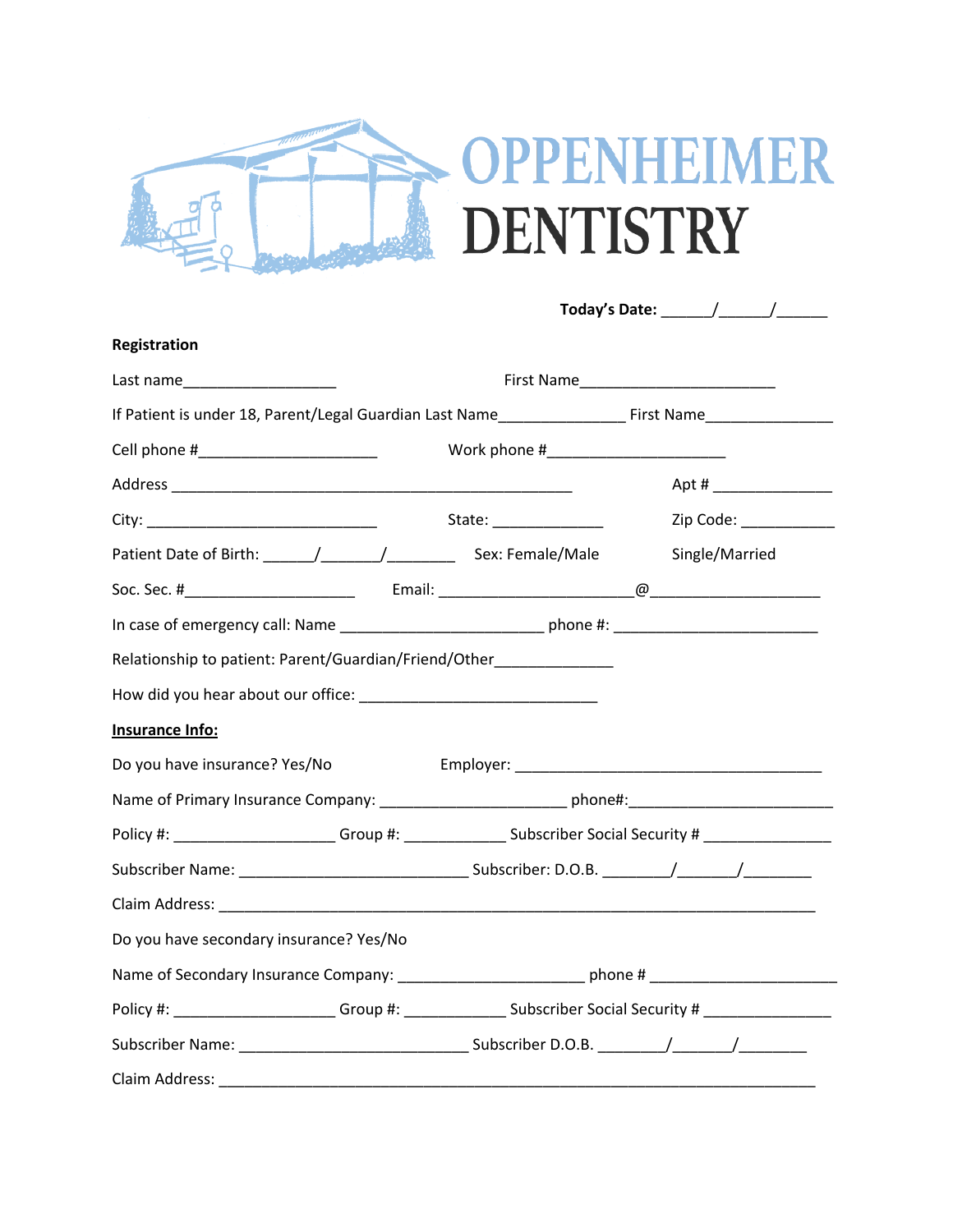## **DENTAL HISTORY**

| Former Dentist: __________________________________     |                                |                                                                                           |                              |
|--------------------------------------------------------|--------------------------------|-------------------------------------------------------------------------------------------|------------------------------|
|                                                        |                                |                                                                                           |                              |
| Date of last dental visit: $\frac{\sqrt{2}}{2}$        |                                | Date of last dental x-ray $\frac{1}{\frac{1}{2} \cdot 1}$ $\frac{1}{\frac{1}{2} \cdot 1}$ |                              |
| How often do you brush? __________________             |                                | How often do you floss? _____________________                                             |                              |
|                                                        |                                |                                                                                           |                              |
| Please circle any of the conditions that apply to you: |                                |                                                                                           |                              |
| <b>Bad Breath</b>                                      | Food collection between teeth  |                                                                                           | Orthodontic treatment        |
| <b>Bleeding gums</b>                                   | Pain around ear                |                                                                                           | <b>Periodontal Treatment</b> |
| Blisters on lips or mouth                              | Grinding teeth                 |                                                                                           | Sensitivity to hot/cold      |
| Burning sensation on tongue                            | Gums swollen or tender         |                                                                                           | Sensitivity to sweets        |
| Chew on one side of mouth                              | Jaw pain or tiredness          |                                                                                           | Sensitivity when biting      |
| Cigarette, Pipe/cigar smoking                          | Lip/cheek biting               |                                                                                           | Sores/growths in mouth       |
| Clicking or popping of jaw                             | Loose teeth or broken fillings |                                                                                           | <b>Fingernail biting</b>     |
| Dry Mouth                                              | <b>Mouth Breathing</b>         |                                                                                           | Mouth pain when              |
|                                                        |                                |                                                                                           | brushing                     |

## **Reason for today's visit:** \_\_\_\_\_\_\_\_\_\_\_\_\_\_\_\_\_\_\_\_\_\_\_\_\_\_\_\_\_\_\_\_\_\_\_\_\_\_\_\_\_\_\_\_\_\_\_\_\_\_\_\_\_\_

Have you ever taken any of the group of drugs collectively referred to as "fen-phen"? These include combinations of the drug Adipex, Fastin (brand names of phentermine), Pondimin (fenfluramine) and Redux (dexfenfluramine)? Please circle: Yes or No

## **Please circle if you have had any of the following:**

| AIDS/HIV                       | Epilepsy                     | <b>Radiation Treatment</b> |
|--------------------------------|------------------------------|----------------------------|
| Anemia, Rheumatism             | <b>Fainting or Dizziness</b> | <b>Respiratory Disease</b> |
| <b>Artificial Heart Valves</b> | Glaucoma                     | <b>Rheumatic Fever</b>     |
| <b>Artificial Joints</b>       | <b>Headaches</b>             | <b>Scarlet Fever</b>       |
| Asthma                         | <b>Heart Murmur</b>          | <b>Shortness of Breath</b> |
| <b>Back Problems</b>           | <b>Heart Problems</b>        | Sinus Problems             |